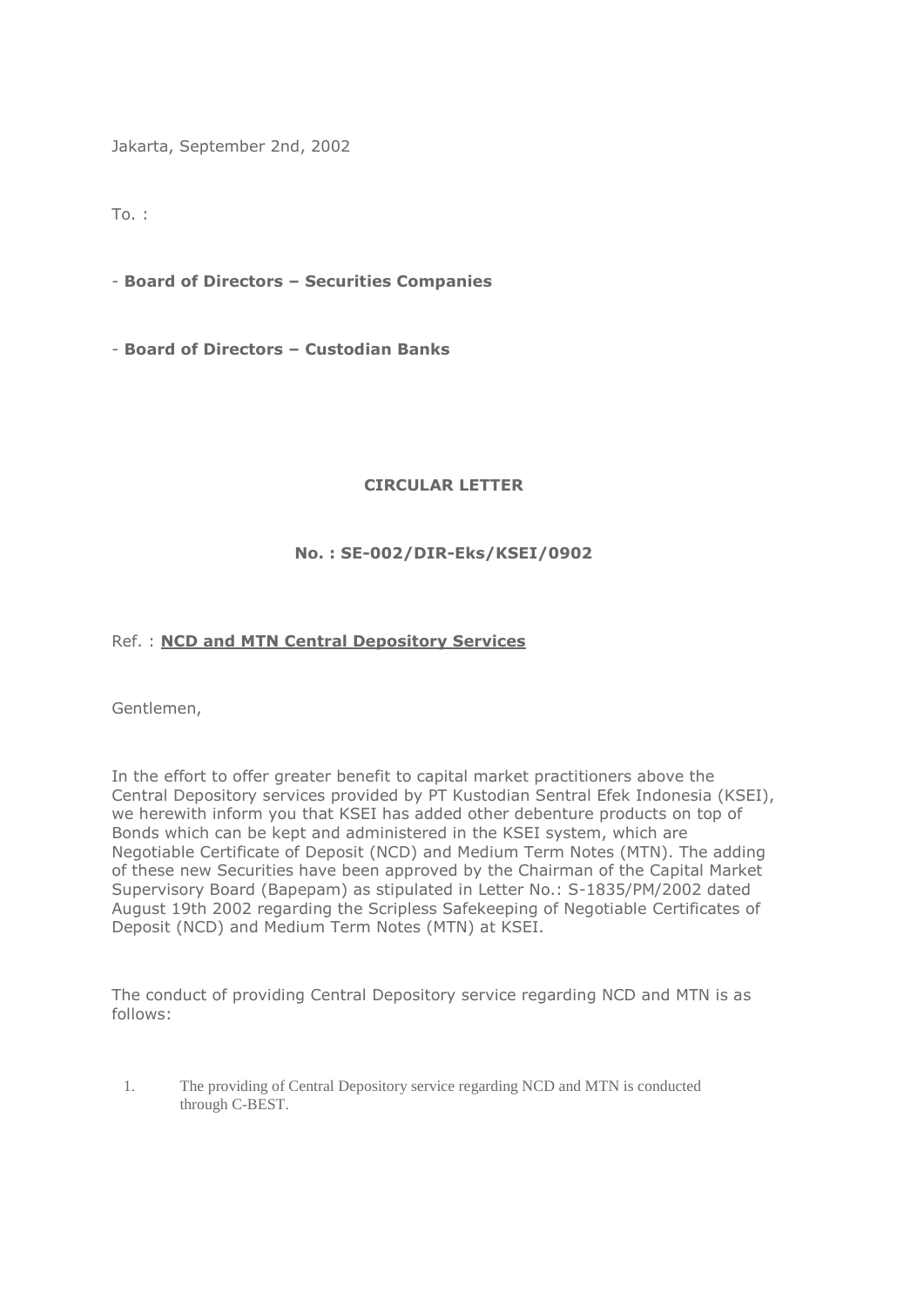- 2. NCDs and MTNs are kept in Security Accounts and Sub Security Accounts opened by Account holders.
- 3. The withdrawal of NCDs and MTNs from a Security Account can only be made by book transfer to another Security Account.
- 4. NCDs and MTNs bear a separate Securities code and ISIN number issued by KSEI, which are:
	- a. Security Code: XXXX-01-AA-B-C (Issuer code – Securities issuance sequence – series – category of Securities – category of interest) Example: ABCD01A1MF

Issuer code: ABCD Securities issuance sequence: First MTN series: A1 Category of Securities: MTN Category of interest: Floating

b. ISIN Number: XX-A-0000000-B-C (Country code - category of Securities - Securities issuance sequence – series – digit check) Example: IDH0000001B1

> Country code: ID Category of Securities: MTN Securities issuance sequence: 0000001 MTN series: B Digit check: 1

- 5. The exercise of rights upon NCDs and MTNs are: interest payment, principle redemption, and other rights, exercised toward the Securities holder through KSEI. As for NCDs and MTNs bearing Discounted Basis, the interest payment is conducted directly by the Registered Company and Securities holder.
- 6. NCDs and MTNs are transacted outside the Stock Exchange and settled by means of book-transfer between Securities Accounts stating a condition of either Delivery Versus Payment or Delivery Free Of Payment.